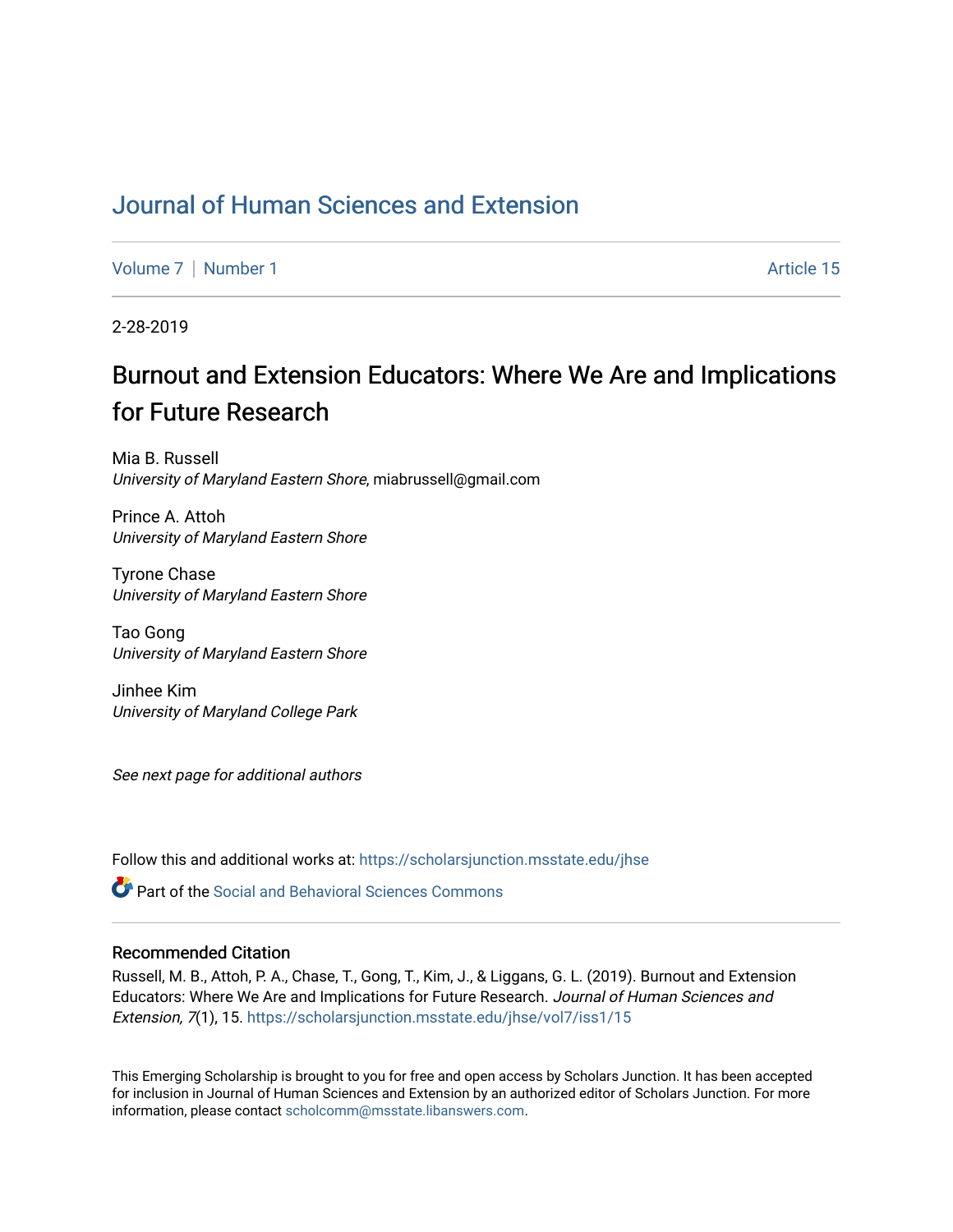## Burnout and Extension Educators: Where We Are and Implications for Future Research

### Authors

Mia B. Russell, Prince A. Attoh, Tyrone Chase, Tao Gong, Jinhee Kim, and Girvin L. Liggans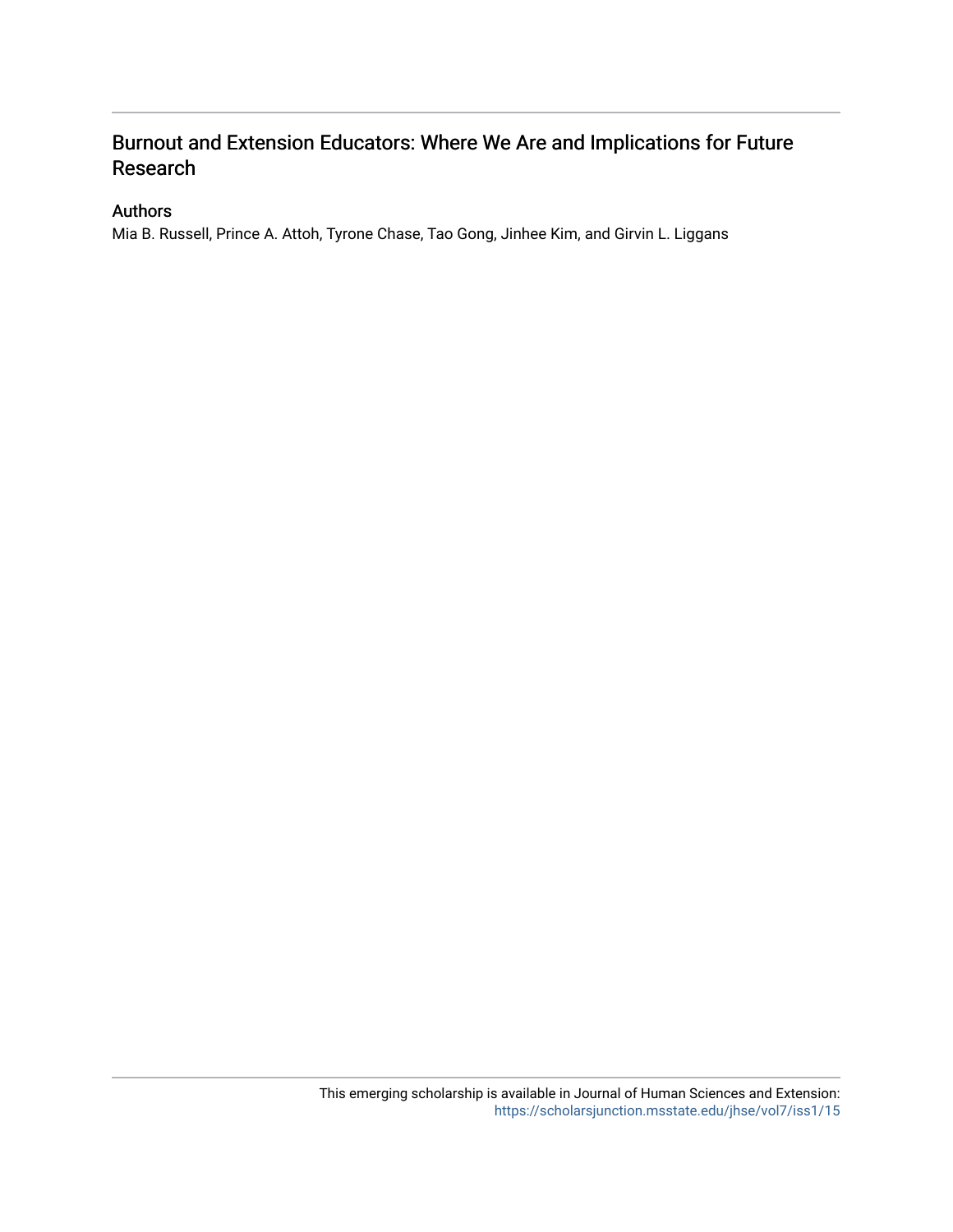# **Burnout and Extension Educators: Where We Are and Implications for Future Research**

**Mia B. Russell Prince Attoh Tyrone Chase Tao Gong** *University of Maryland Eastern Shore*

**Jinhee Kim** *University of Maryland College Park*

**Girvin L. Liggans** *University of Maryland Eastern Shore*

*Burnout is identified as an individual work-related outcome that plagues educators within Cooperative Extension. Extension educators are particularly susceptible to burnout due to the unique set of demands and stressors they face, including geographic isolation, long work hours, prolonged driving times, and emotionally demanding interactions with clients, peers, local government, and administration. This review examines the literature relevant to Extension and burnout, discusses predictors and outcomes of burnout, and examines theories that have been used to investigate burnout. While studies have shed light on burnout within Extension from discipline and individual state perspectives, this review identifies the need for an updated examination of burnout with a regional or national scope. Additionally, job demands-resources theory is identified as a lens to better understand and explain burnout among Extension educators. As a prevalent issue that requires deeper understanding, the job demands-resources theory comprises principles from work motivation, job design, and job stress literatures and has been used to understand, explain, and make predictions about job burnout. At a time when issues related to Extension are front and center in academe and mainstream media, understanding burnout can help support the continued success of Extension. Other implications are also discussed.* 

*Keywords*: job characteristics, job demands, job resources, burnout, engagement, turnover intention, Cooperative Extension, Extension educators

Direct correspondence to Mia B. Russell at miabrussell@gmail.com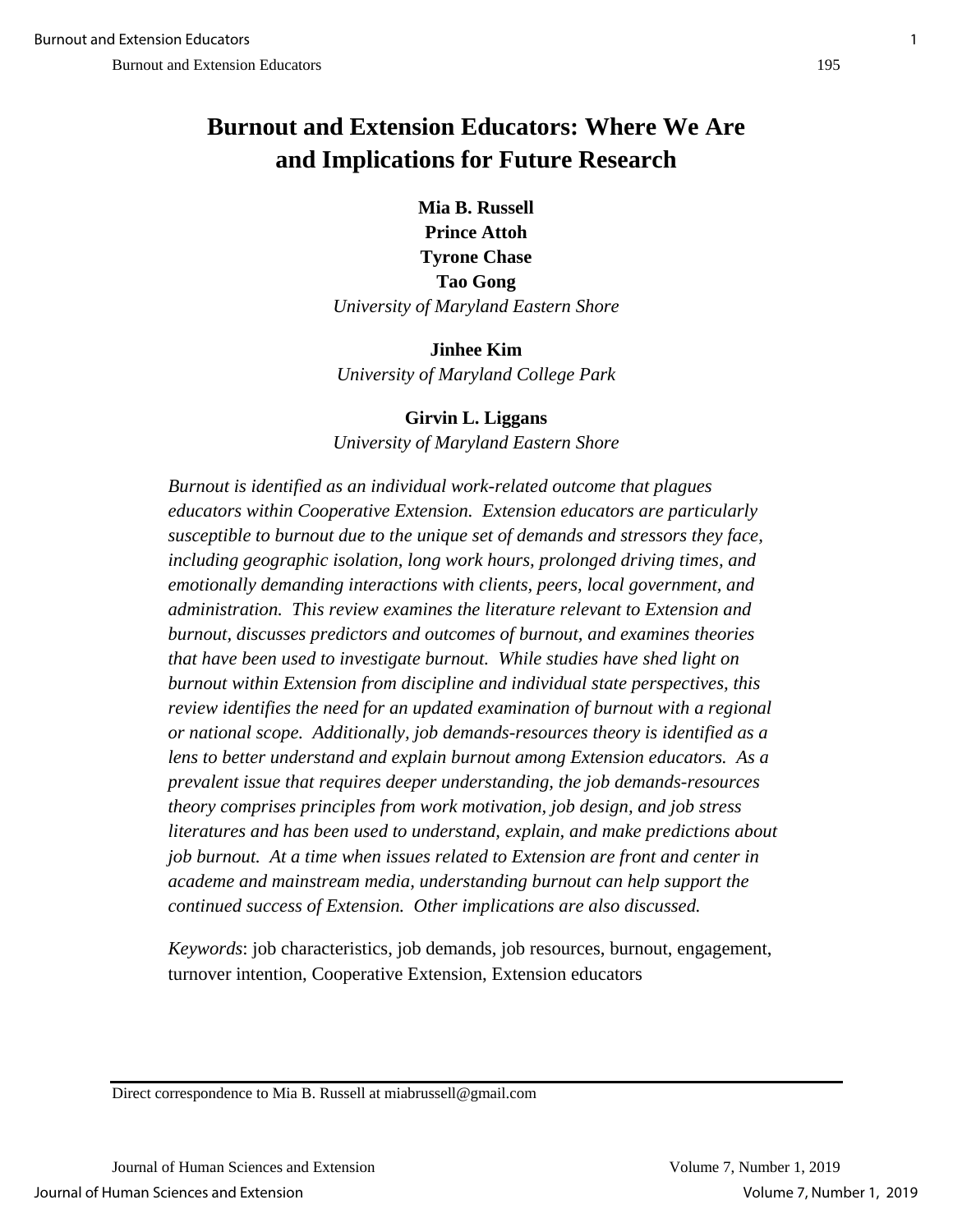### **Introduction**

For more than a century, Cooperative Extension (Extension) has provided nonformal education and outreach throughout the United States. This long history of service is anchored in the successful efforts of the Extension educator, who provides the knowledge, resources, and tools to individuals, families, and communities who need them (Seevers, Graham, Gamon, & Conklin, 1997; U.S. Department of Agriculture, 2017). At a time when agricultural, nutritional, financial, and environmental challenges are mounting, Extension is as relevant today as ever. However, organizational changes of recent years present potential barriers to the continued success of Extension. These changes can manifest personnel-related challenges with burnout, employee engagement, and turnover among the Extension workforce.

Americans spend one-third of their waking hours at work (Saks, 2006). As a defining part of life, studying the work environment is important. The Extension literature primarily focuses on program implementation, delivery, and evaluation; however, limited research exists on personnel- related issues, such as stress (Bartholomew & Smith, 1990; Bradley, Driscoll, & Bardon, 2012; Ezell, 2003; Fetsch & Kennington, 1997), burnout (Ensle, 2005; Igodan & Newcomb, 1986; Place, Jacob, Summerhill, & Arrington, 2000), work-life balance (Boltes, Lippke, & Gregory, 1995; Kutilek, Conklin, & Gunderson, 2002; Rousan & Henderson, 1996), job satisfaction (Nestor & Leary, 2000), and turnover (Ensle, 2005; Kutilek et al., 2002; Mowbray, 2002; Safrit & Owen, 2010; Strong & Harder, 2009). Among these issues, burnout has been both prevalent and consistent over the last three decades within the Extension literature (Ensle, 2005; Igodan & Newcomb, 1986; Place et al., 2000).

Defined as a persistent, negative, work-related state of mind (Leiter & Maslach, 1999), burnout has reached epidemic proportions within U.S. organizations and is sabotaging workforce retention (Wilkie, 2017). As a helping professional facing unique job characteristics, such as geographic isolation, prolonged driving times, and emotionally demanding interactions with clients, peers, local government, and administration, Extension educators have increased susceptibility to burnout. While nationally aggregated data do not exist, burnout has been identified as a predictor of turnover within Extension (Kutilek, 2000). In fact, Kutilek (2000) suggested the net cost of turnover for Extension was \$80,000 per employee. Chandler (2005) purported that the cost to replace an educator, with an annual salary of \$30,000, ranged between \$7,185 and \$30,000. While the research suggests that burnout has an indirect effect on turnover among Extension educators, a research theory identifying or investigating predictors and consequences of burnout among this population was not identified.

Through a review of the literature relevant to Extension and burnout, this article describes the current state of research on burnout among Extension educators and examines theories that have been used to investigate burnout in an effort to understand the current context of burnout among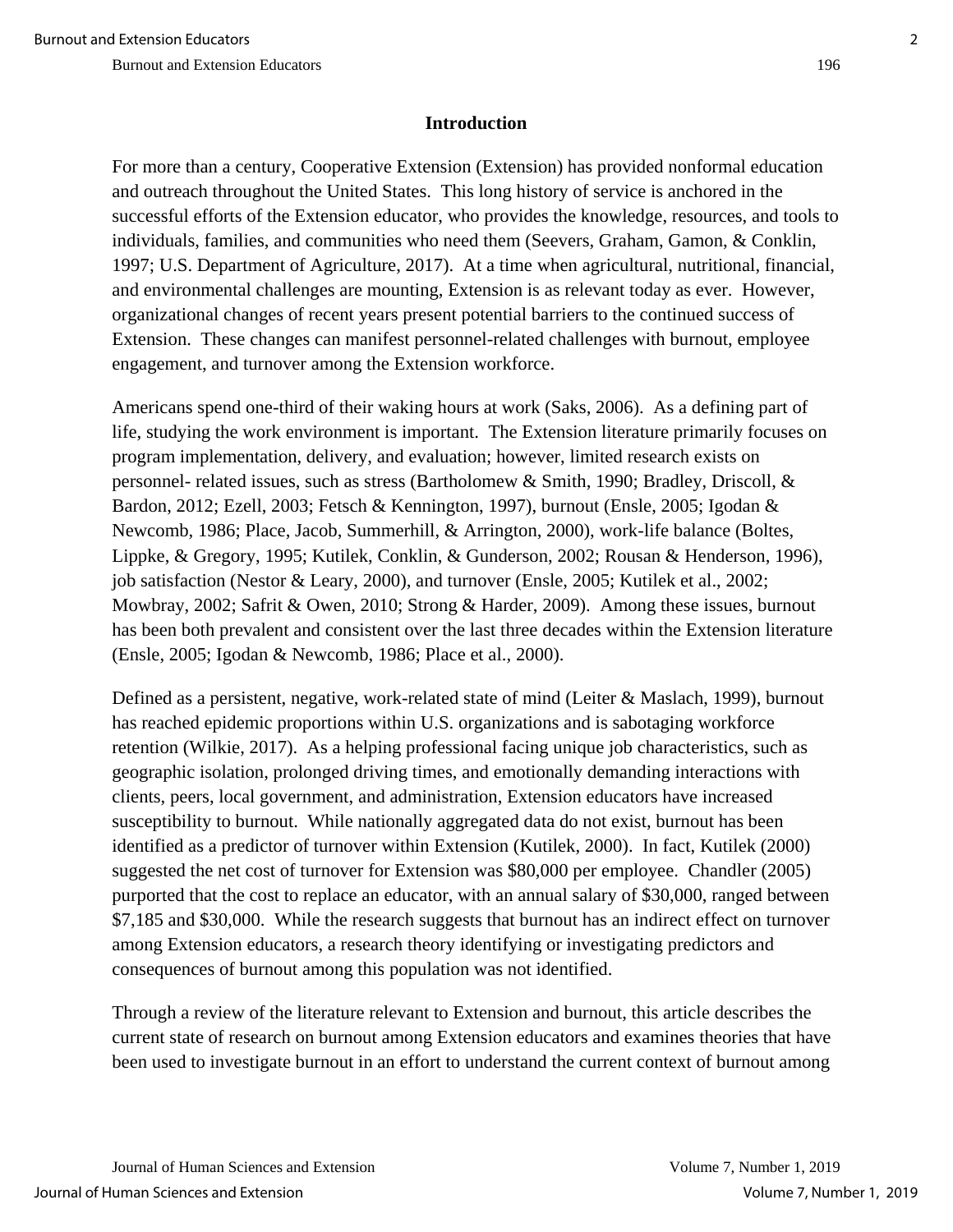Extension educators. This review offers a theory that may be useful in identifying the predictors and consequences of burnout.

#### **Methods**

Literature for this research synthesis was obtained through an extensive search of online databases and other published resources relevant to Extension and burnout using a keyword search of Cooperative Extension, Extension educator, Extension agent, burnout, workplace, job characteristics, job demands, job resources, and turnover. Peer-reviewed journal articles, including Journal of Extension and other Extension-related journals as well as working papers and books published by December 2016 were reviewed. Of the seventy publications that were reviewed, 30 were specific to the Extension context.

#### **Burnout**

Studied for more than 40 years, the term "burnout" was first used by Freudenberger (1974) to explain the phenomena of physical, emotional, and mental exhaustion as a consequence of severe and unresolved job stress among helping professionals (Weisberg & Sagie, 1999). Maslach (1976) characterized burnout as often accompanied by distress, reduced effectiveness, decreased motivation, and dysfunctional attitudes and behaviors at work. During the 1980s, there was an increased awareness and greater discussion of stress and burnout at work (Farber, 1983). Maslach (1982) later defined burnout as a psychological syndrome involving chronic exhaustion, cynicism, and reduced personal efficacy that often occurs among individuals who work with people (Maslach, Jackson, & Leiter, 1986). Burnout is typically measured by the Maslach Burnout Inventory (MBI), which examines burnout in three dimensions: exhaustion, cynicism, and reduced professional efficacy (Maslach et al., 1986). As the most widely used measure of burnout, the MBI has three specific versions (General Survey, Human Services Survey, and Educators Survey) based on more than 25 years of research of various occupations.

Exhaustion, the first and most prevalent dimension of burnout, refers to the draining of emotional resources, feelings of tiredness, and chronic fatigue resulting from work overload. Chronic exhaustion can lead to cynicism, which represents distancing oneself from and developing negative attitudes towards work as well as depersonalization. According to Maslach (1998), distancing is an immediate reaction to exhaustion. When employees face overwhelming workplace demands and develop cynicism, their professional efficacy can begin to erode. When efficacy is compromised, employees may realize a loss of competence, confidence, and productivity. More simply put, burnout can be viewed as the depletion of physical and mental resources from excessive and prolonged levels of job stress and strain (Igodan & Newcomb, 1986).

Burnout represents an individual and organizational challenge that needs to be intentionally mitigated (Schaufeli, Enzmann, & Girault, 1993). Researchers have indicated that burnout exists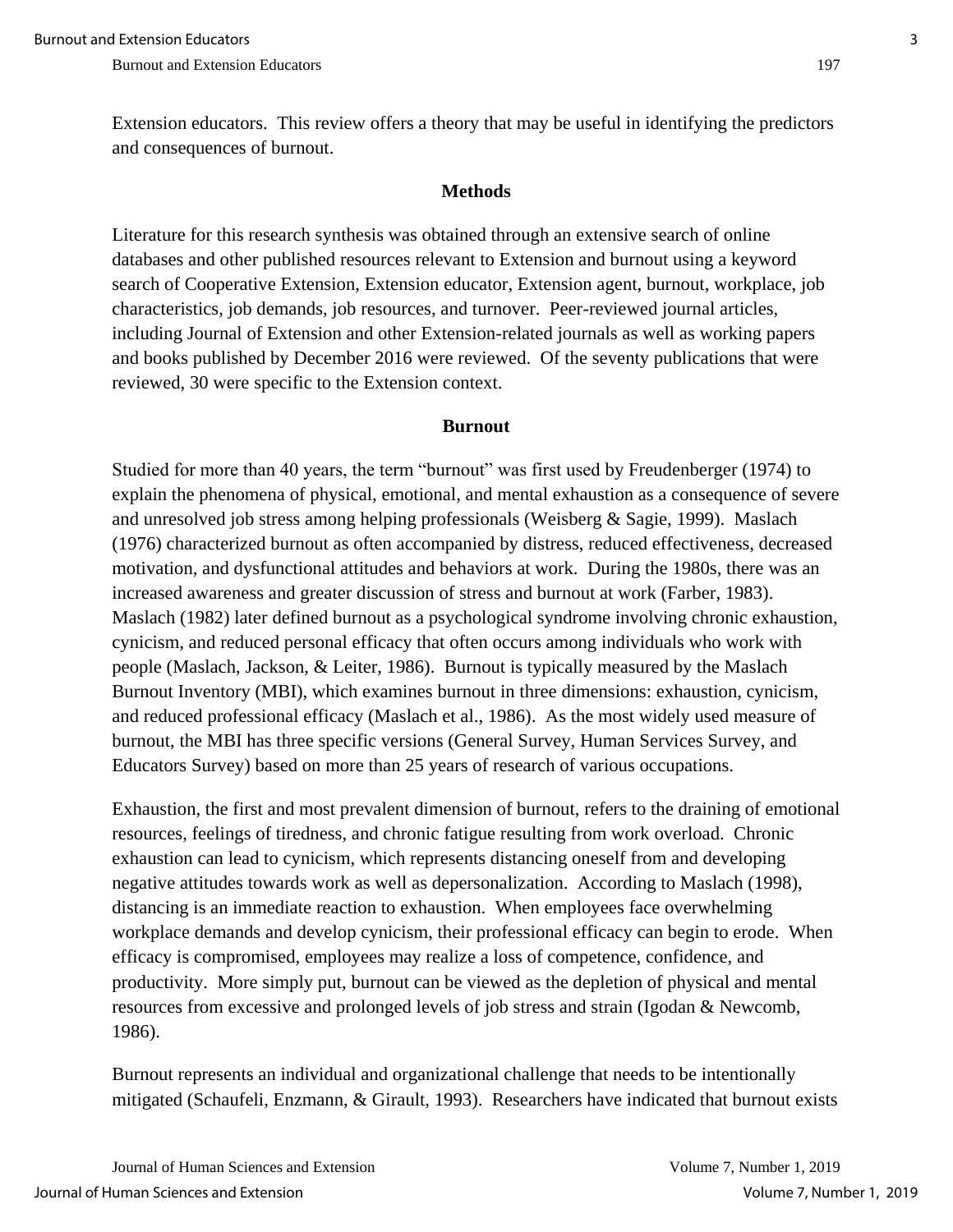when heavy workload is combined with lack of personal control, insufficient rewards, absence of fairness, lack of community, or conflicting values (Maslach & Leiter, 1997), personality factors such as irrational beliefs or expectations (Pines, 2002), and lack of job significance and meaningfulness (Azeem & Nazir, 2008).

#### **Predictors and Outcomes of Burnout**

Organizational research suggests burnout is a consequence of chronic job demands (Leiter & Maslach, 1999) and can lead to physical and emotional illness, increased job turnover, absenteeism, and reduced productivity (Boles, Dean, Ricks, Short, & Wang, 2000), increased use of sick leave; mental health problems; low morale; reduced job satisfaction and work engagement (Rothmann, 2003), and deterioration in the quality of care or service (Maslach  $\&$ Jackson, 1986).

Extension research identified several factors that may contribute to burnout. Ensle (2005) described burnout as a consequence to managing multiple stakeholders and levels of accountability. Other factors included increased service demands, funding and grantsmanship requirements (Ensle, 2005), travel demands and long work hours that include nights, weekends, and holidays (Peters, Zvonkovic, & Bowman, 2008), as well as heavy workloads, work unit climate, individual needs and values, and the external environment (Harder, Gouldthorpe, & Goodwin, 2015).

Igodan and Newcomb (1986) concluded that all agents will experience burnout at one time or another. The identified predictors of burnout, in order of strength, were discipline, age, and marital status. Much of the Extension research examined burnout within specific states and disciplines. For example, Fetsch, Flashman, and Jeffiers (1984) examined stress levels across disciplines among Kentucky educators. Findings from this study suggested 4-H educators have higher stress levels than educators in other program areas (Fetsch et al., 1984). This study supported clear discipline delineation as suggested by Manton and Van Es (1985) where agricultural educators experienced the narrowest set of stressors and demands while family and consumer sciences (FCS) and 4-H educators experienced the heaviest and broadest set of demands. In a study of Ohioan educators, Rousan and Henderson (1996) found agents voluntarily left Extension because of other life priorities, family obligations, and misalignment between the amount of work and levels of compensation. In other words, these findings suggest a misalignment between work and home, which is also related to burnout (Rousan & Henderson, 1996). Based on the Maslach Burnout Inventory (Maslach et al, 1986), Sears, Urizar, and Evans (2000) found a significant proportion of Extension employees faced emotional fatigue, professional ineffectiveness, and depression.

Arnold and Place (2010) examined burnout further among Florida agents and identified negative contributing factors such lack of direction, personal work management issues, job pressures, mandated work requirements, job performance measures, salary disparities, career overload, self-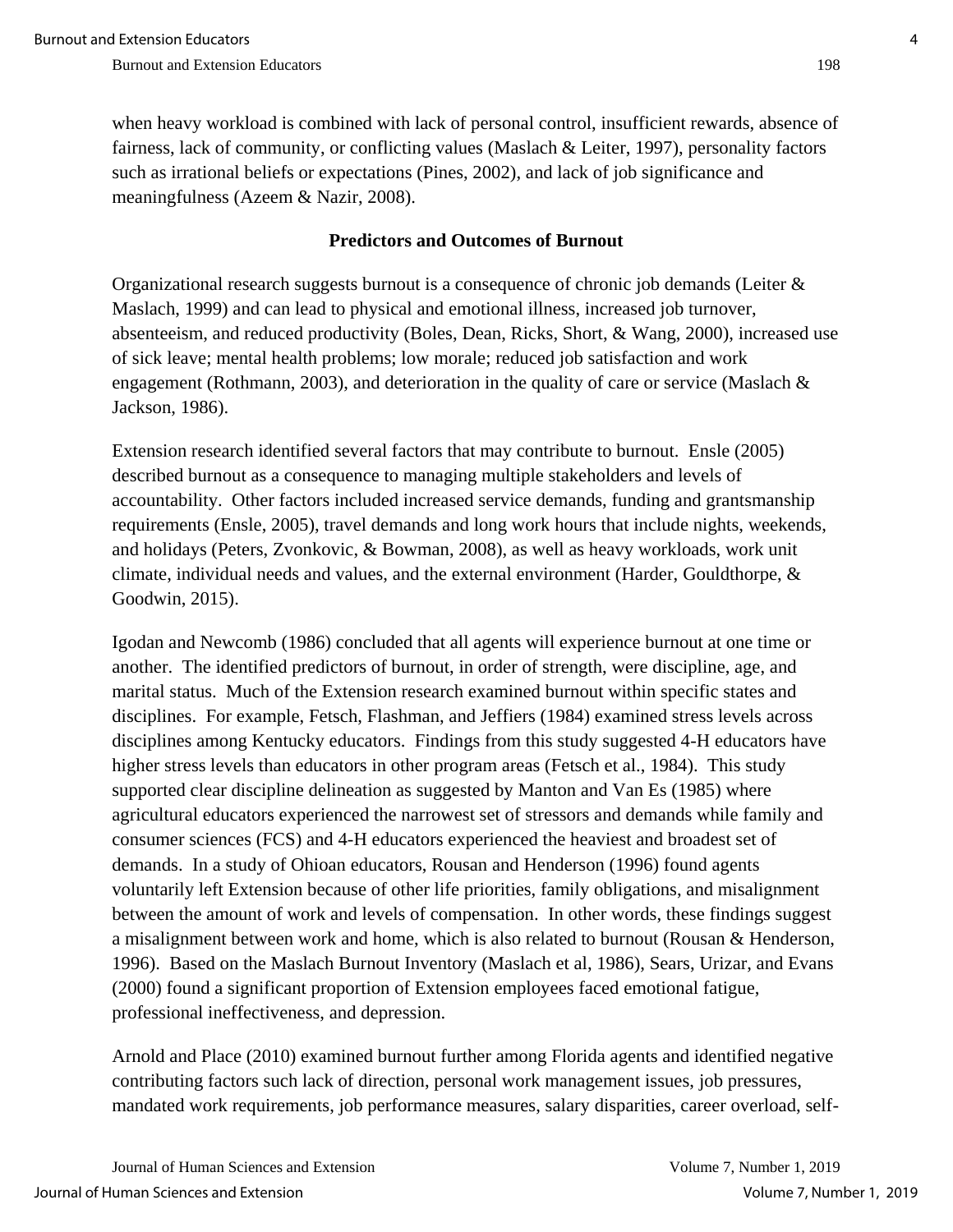induced stress, lack of support, unequal recognition, insufficient pay raises, reporting difficulties, and excessive committee obligations. Harder et al. (2015) identified high or heavy workload as a predictor of burnout, with two-thirds of the respondents (66.4%,  $n = 77$ ) reporting that they overextended themselves with their workload. The study also found that only 38% ( $n = 44$ ) of responding educators indicated they were able to manage a healthy balance between work and their personal lives.

While many organizational outcomes have been associated with burnout, Ensle (2005) and Harder et al. (2015) suggested a pattern of turnover can emerge when burnout is not addressed. Turnover of Extension educators often results in losses of critical knowledge and expertise (Bradley et al., 2012; Ensle, 2005) and may create disruptions and interruptions in programming resulting in jeopardized client service (Fischer, 2009; Strong & Harder, 2009), compromised organizational objectives (Broadbridge, 2002), and substantial financial and time strains (Kutilek, 2000). Additionally, turnover increases resource requirements for new agent recruitment and training (Arnold & Place, 2010), increases workloads for remaining staff (Borr & Young, 2010; Ensle, 2005; Hendrie, 2004), lowers employee morale or engagement, weakens relationship continuity, and increases problems with quality or productivity (Emberland & Rundmo, 2010; Wright & Bonett, 2007). Employee turnover has been found to have a profound influence upon organizational effectiveness and competitive advantage (Jeswani & Dave, 2012). Costs associated with hiring, orientation, and training range from 90% to 200% of the average annual salary (Cascio, 2006; Mitchell & Lee, 2001; Society for Human Resource Management, 2014). In addition to the costs that plague an already budget-strapped system, turnover may preclude Extension from achieving its mission due to the loss of local programming where vacancies exist (Kutilek, 2000). Turnover often emerges from improperly managed job characteristics, such as poor relationships between peers and managers, lack of opportunity for growth and development, and a lack of challenging and meaningful work (Emberland & Rundmo, 2010; Society for Human Resource Management, 2014; Wright & Bonett, 2007). Failure to address workplace challenges can lead to burnout and other serious outcomes up to and including turnover (Huang, Lawler, & Lei, 2007; Paine, 1984). As a pervasive issue and concern within Extension, there is a need to better understand predictors of as well as burnout related outcomes and to empirically examine the effects of burnout among educators.

#### **Job Characteristics**

Exploring burnout begins by examining job characteristics. Job characteristics are the physical, psychological, social, or organizational aspects of a job, classified as job demands and job resources (Bakker & Demerouti, 2007). Job demands are associated with certain physiological and/or psychological costs, such as exhaustion and burnout (Demerouti, Bakker, Nachreiner, & Schaufeli, 2001; Van den Broeck, Van Ruysseveldt, Smulders, & De Witte, 2011). Examples of job demands include high work pressure, an unfavorable physical environment, time pressure, recipient contact, as well as irregular working hours and shift work (Demerouti et al., 2001),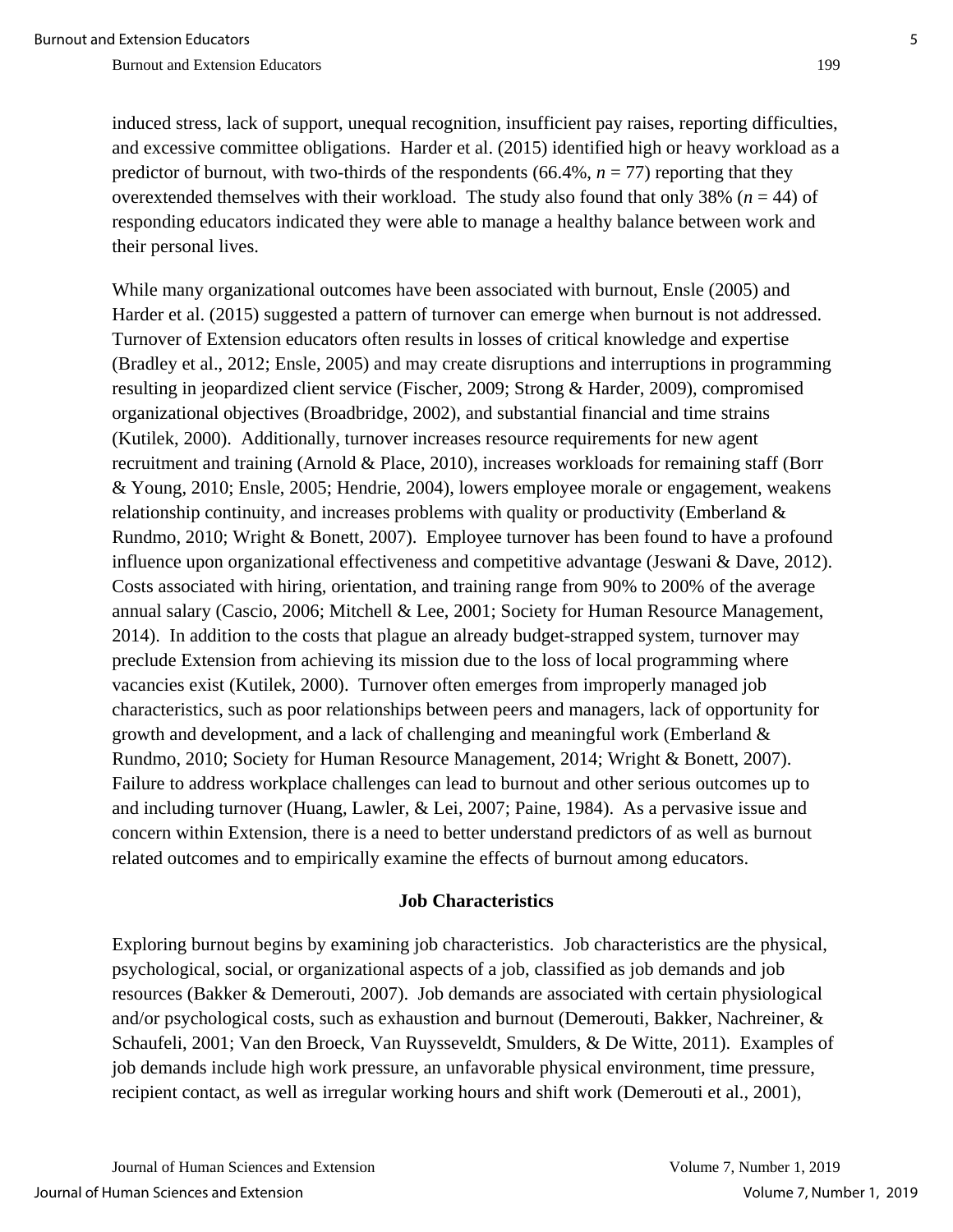workload and time pressure (Lee & Ashforth, 1996), and levels of overcommitment (Inocente, 2005). As suggested by Maslach (1998), chronic job demands are potentially serious; these demands lead to burnout by depleting oneself of mental and physical energy.

Job demands require sustained physical and/or psychological effort, whereas, job resources, help manage job demands and are particularly related to motivation and work engagement (Demerouti et al., 2001). Job resources encourage work goal achievement, reduce job demands, and stimulate personal growth, learning, and development (Bakker & Demerouti, 2007). Job resources include autonomy, performance feedback, wages, career opportunities, job security, coworker and supervisor support, team climate, role clarity, participation in decision making, skill variety, feedback, rewards, job control, task significance, and identity (Bakker & Demerouti, 2007). Characterized by a motivational process, these resources can actively encourage health-supporting activities and engagement (Hakanen, Schaufeli, & Ahola, 2008). The primary assumptions are "job demands and job resources are evident in any job and are related to burnout and work engagement" (Bakker & Demerouti, 2007, p. 312).

While not explicitly stated within the Extension literature, several job demands and job resources have been identified. This research has uncovered various predictors of burnout including high work pressure and emotionally demanding interactions with clients, peers, and administration (Ensle, 2005), as well as working nights and weekends, meeting tight deadlines, managing multiple reporting structures, and navigating a generally busy work culture (Peters et al., 2008). Specifically, Bradley et al. (2012) suggested physical exhaustion from driving and traveling may lead to burnout. Other identified job characteristics, which can be classified as job resources, include flexibility, autonomy, rewarding projects, meaningful work, and community outreach (Arnold & Place, 2010; Bradley et al., 2012; Ensle, 2005). Harder, Gouldthorpe, and Goodwin (2014) suggest Extension educators enjoy the opportunity to make a difference in people's lives while having variety in daily activities. Depending upon the extent to which these job characteristics are realized, burnout can lead to increased stress, reduced job satisfaction, and increased turnover (Ezell, 2003; Fetsch & Kennington, 1997; Gutter & Stephenson, 2016; Harder et al., 2014; Martin & Kaufman, 2013; Mowbray, 2002; Safrit & Owen, 2010; Stark, Vettern, Gebeke, Lardy & Eighmy, 2012; Strong & Harder, 2009). While limited research exists, job characteristics identified in the Extension literature, explicitly or tangentially related to burnout, are included in Table 1. An examination of predictors and outcomes of burnout can help Extension push past the presenting problem and realize a deeper level of knowledge.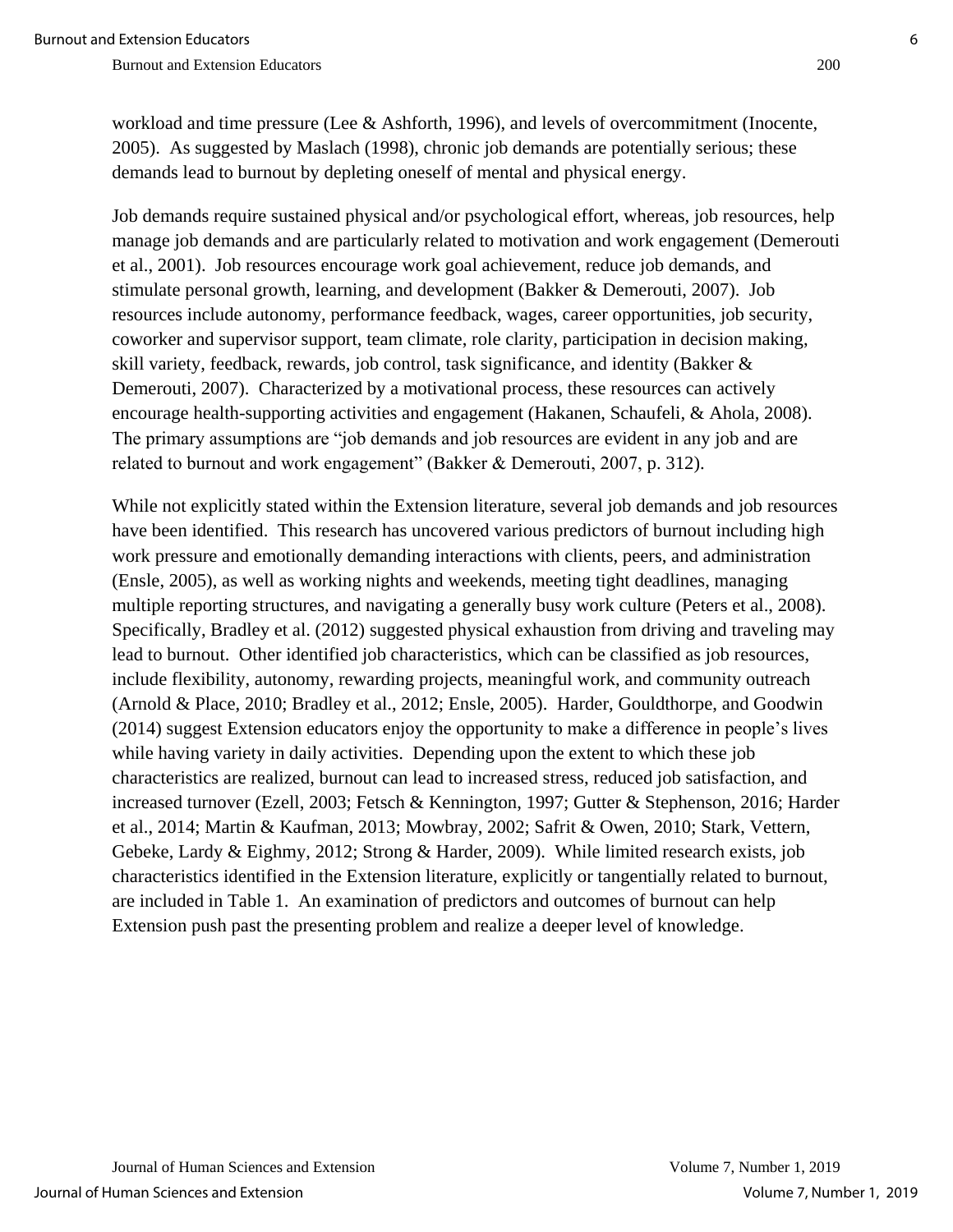| <b>Job Characteristic</b>                                                                                               | <b>Predictor or</b><br>Outcome | <b>Author, Date</b>                                                                                                |
|-------------------------------------------------------------------------------------------------------------------------|--------------------------------|--------------------------------------------------------------------------------------------------------------------|
| Type of work (discipline) and<br>personal characteristics (age and<br>marital status)                                   | Predictor                      | Igodan & Newcomb, 1986                                                                                             |
| Lack of direction, job pressures,<br>personal work management issues,<br>mandated work requirements,<br>career overload | Predictor                      | Arnold & Place, 2010                                                                                               |
| Systems, work unit climate,<br>individual needs and values,<br>external environment                                     | Predictor                      | Harder, Gouldthorpe, & Goodwin, 2015                                                                               |
| Over-commitment, continuous<br>multi-tasking, working late                                                              | Predictor                      | Place, Jacob, Summerhill, & Arrington,<br>2000                                                                     |
| Working within multiple systems,<br>reporting structure,<br>paperwork/administrative<br>management, heavy workload      | Predictor                      | Ensle, 2005                                                                                                        |
| Late night meetings and demanding<br>job responsibilities                                                               | Predictor                      | Rousan & Henderson, 1996                                                                                           |
| Irregular hours, intense job<br>assignments                                                                             | Predictor                      | Kutilek, Conklin, & Gunderson, 2002                                                                                |
| Committee meetings, multi-county<br>settings, stress                                                                    | Predictor                      | Bartholomew & Smith, 1990                                                                                          |
| Travel demands and long work<br>hours                                                                                   | Predictor                      | Peters, Zvonkovic, & Bowman, 2008                                                                                  |
| Employee stress and job satisfaction                                                                                    | Outcome                        | Fetsch & Kennington, 1997; Stark, Vettern,<br>Gebeke, Lardy & Eighmy, 2012                                         |
| Stress and turnover                                                                                                     | Outcome                        | Ezell, 2003; Mowbray, 2002; Strong &<br>Harder, 2009                                                               |
| Retention                                                                                                               | Outcome                        | Gutter & Stephenson, 2016; Harder,<br>Gouldthorpe, & Goodwin, 2014; Martin &<br>Kaufman, 2013; Safrit & Owen, 2010 |

*Table 1. Job Characteristics as Predictors and Outcomes of Burnout within Extension*

## **Theoretical Framework**

As a prevalent issue that requires deeper understanding, several theories from the work motivation, job design, and job stress literature have been used to understand and explore burnout, including the job characteristics theory (Hackman & Oldham, 1980), two-factor theory (Herzberg, 1966), and job demands-resources theory (Bakker & Demerouti, 2007). Of these, the job demands-resources (JD-R) theory offers a more comprehensive approach towards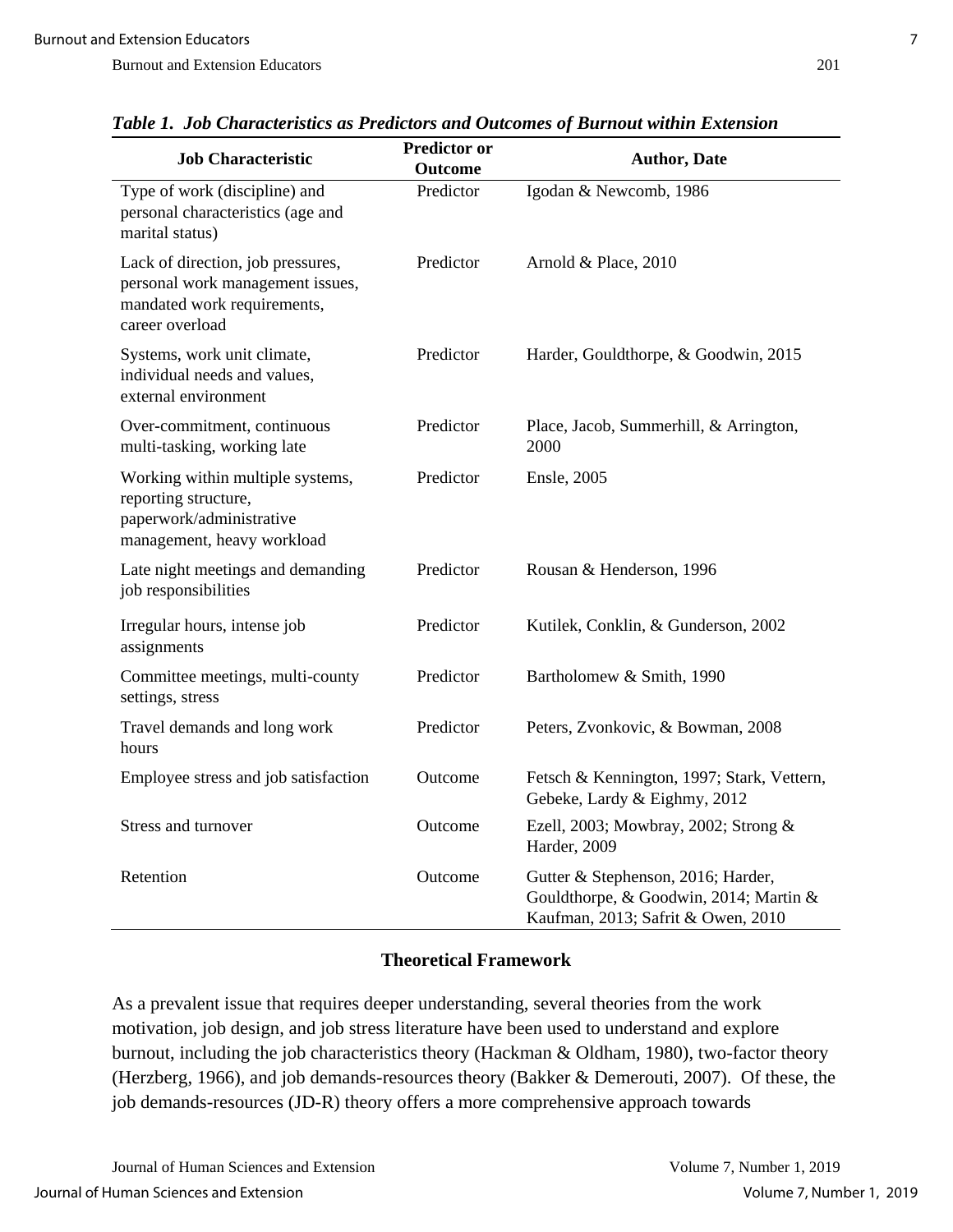understanding the predictors and consequences of burnout by incorporating principles from the work motivation, job design, and job stress literatures.

Hackman and Oldham (1980) developed the job characteristics theory as a means to understand how job characteristics and job design affect job outcomes. They suggested five characteristics that represent job outcomes and described psychological states: skill variety, task variety, task significance, autonomy, and feedback. The theory purports direct correlations between characteristics and psychological states such as experienced meaningfulness, experienced responsibility for outcomes, and knowledge of actual results. Skill variety, task variety, and task significance are direct correlates of experienced meaningfulness. Autonomy is directly correlated with experienced responsibility for outcomes. Finally, feedback is directly and positively correlated to knowledge of actual results. While this theory posits that autonomy and feedback have multiplicative power, there is a circular argument suggesting that job outcomes influence job design and job design influences job outcomes.

The two-factor theory addresses motivation, or the willingness to exert high levels of effort toward organizational goals, conditioned by the efforts and ability to satisfy individual needs (Herzberg, 1966). The two-factor theory focuses on hygiene, or extrinsic, factors and motivation, or intrinsic, factors. Herzberg asserted that intrinsic factors are related to satisfaction and affect the quality of work, while extrinsic factors are related to dissatisfaction and effect an individual's willingness to work. A full supply of hygiene factors, such as supervision, company policies, working conditions, and salary, will not necessarily result in job satisfaction. Effectively addressing motivation factors, such as achievement, recognition, meaningful work, responsibility, and opportunities for advancement and growth, can improve employee productivity and performance. Herzberg theorized that both intrinsic and extrinsic factors should be addressed to improve satisfaction (Wan Fauziah & Tan, 2013). This theory has been utilized within the Extension context to evaluate maintenance and motivation factors that influence job satisfaction (Strong & Harder, 2009). The job satisfaction of Extension educators is important but may not be enough to ensure the continued success of Cooperative Extension.

Although similarities exist between these models and theories, several researchers (Bakker & Demerouti, 2007; Demerouti et al., 2001; Schaufeli & Taris, 2014) have used JD-R theory to more comprehensively examine the link between employee well-being and performance in various occupations and organizations. JD-R theory serves as an employee health and wellbeing theory comprised of principles from the work motivation, job design, and job stress literatures and has been used to understand and explain job burnout (Bakker, Demerouti, & Schaufeli, 2005; Demerouti et al., 2001). Job characteristics, characterized as emotional, cognitive, or physical, constitute an overarching model that may be applied to various occupational settings, irrespective of the particular demands and resources involved. Bakker and Demerouti (2007) purport the primary assumptions are that job characteristics, classified as job demands and job resources, are evident in any job and are related to burnout and work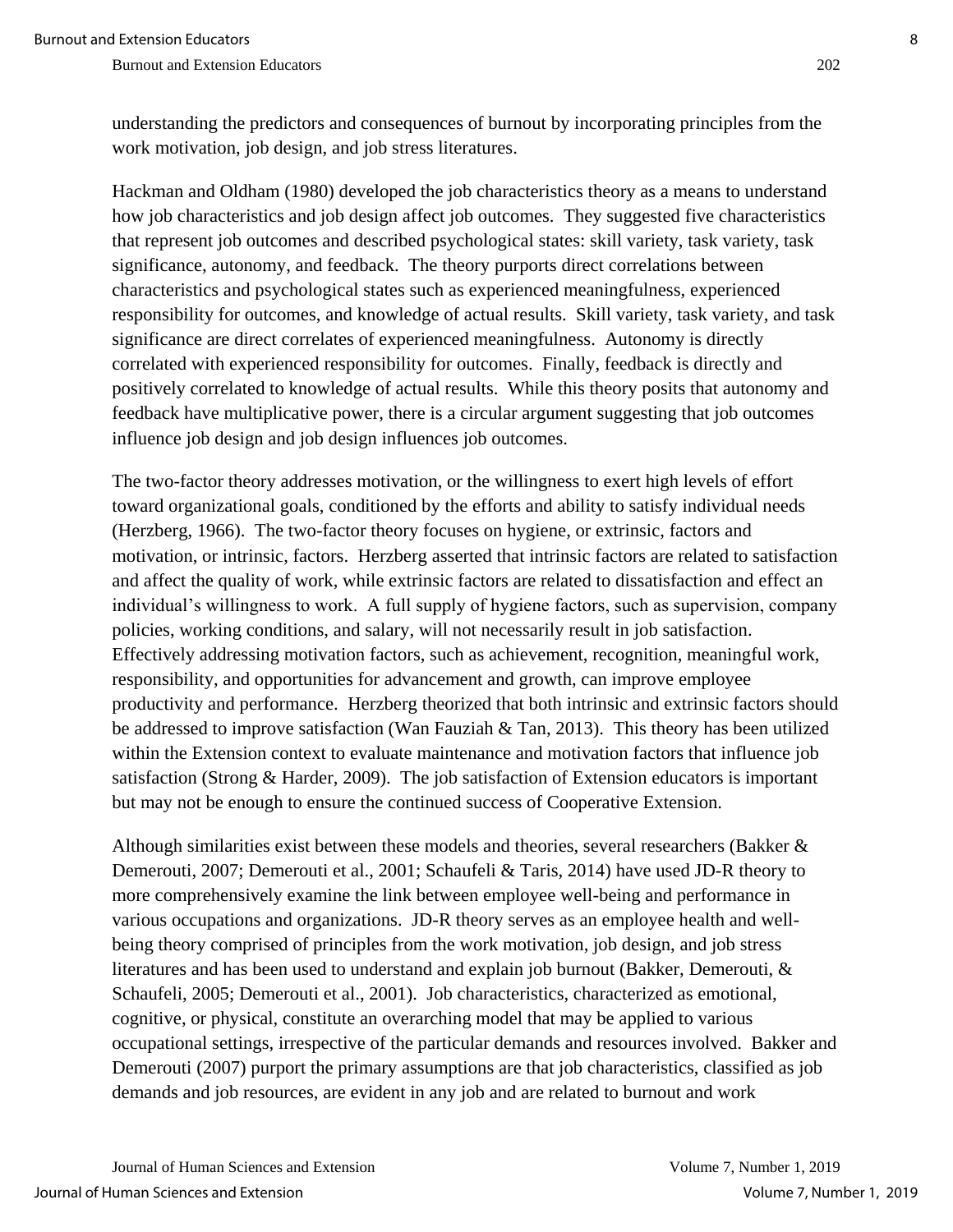engagement. JD-R theory posits that employee well-being is derived from two relatively independent processes: the health impairment process and the motivational process (Bakker  $\&$ Demerouti, 2007). The health impairment process may lead to burnout and subsequent health problems. This process is evident when poorly designed jobs and chronic job demands exhaust employees' mental and physical resources. Alternatively, the motivational process of job resources leads to a positive affective state, which fosters positive organizational outcomes, such as good quality performance, low sickness absence, and organizational commitment.

Through this theory, burnout is established as an outcome of employee well-being, and job characteristics are evaluated collectively and independently. Accordingly, job resources and job demands are related to both burnout and engagement. Hu, Schaufeli, and Taris (2011) and Schaufeli and Taris (2014) found a positive correlation between job resources and engagement as well as a negative correlation with job demands and burnout. Bakker, Demerouti, and Sanz-Vergel (2014) suggested that job resources have the capacity to reduce the costs of job demands, and therefore, both job demands and job resources have an interactive effect. Bakker, Van Veldhoven, and Xanthopoulou (2010) suggested specific demands (i.e., challenges requiring complex skills and having a high workload) must exist in order for job resources to be meaningful. Although job demands are not necessarily negative, negative outcomes may occur when employees feel overburdened (Meijman & Mulder, 1998). These job characteristics have the individual and collective power to influence the health impairment process and the motivational process; both of which are integral to major organizational outcomes, and subsequently, organizational success. Given the unique characteristics within Extension, JD-R expands the lens of the two-factor theory by examining motivation and health impairment processes. While the two-factor theory examines intrinsic and extrinsic factors, it is important to consider the ever-changing external environment as well. JD-R also provides a more comprehensive approach to examine the interactive effects between and among these job characteristics and the extent to which burnout is influenced. Practically, JD-R theory is useful for diagnosing contributing factors of burnout and evaluating multiple consequences.

#### **Implications and Conclusion**

For more than a century, Extension has pursued its mission of providing knowledge, resources, and tools to help individuals, families, and communities make informed decisions. Extension educators have and continue to be essential to the pursuit of this mission and the quality of education provided to clients across the United States. As such, understanding the prevalence and impact of burnout among Extension educators is essential to the continued success and integrity of the Extension system. While the issue of burnout among Extension educators has been raised in the literature for at least three decades (Ensle, 2005; Igodan & Newcomb, 1986; Place et al., 2000), nationally aggregated data for Extension do not exist. Within the Extension literature, burnout has been described as physical exhaustion (Bradley et al., 2012), high work pressure, and feelings of emotional demands (Ensle, 2005). Research suggests burnout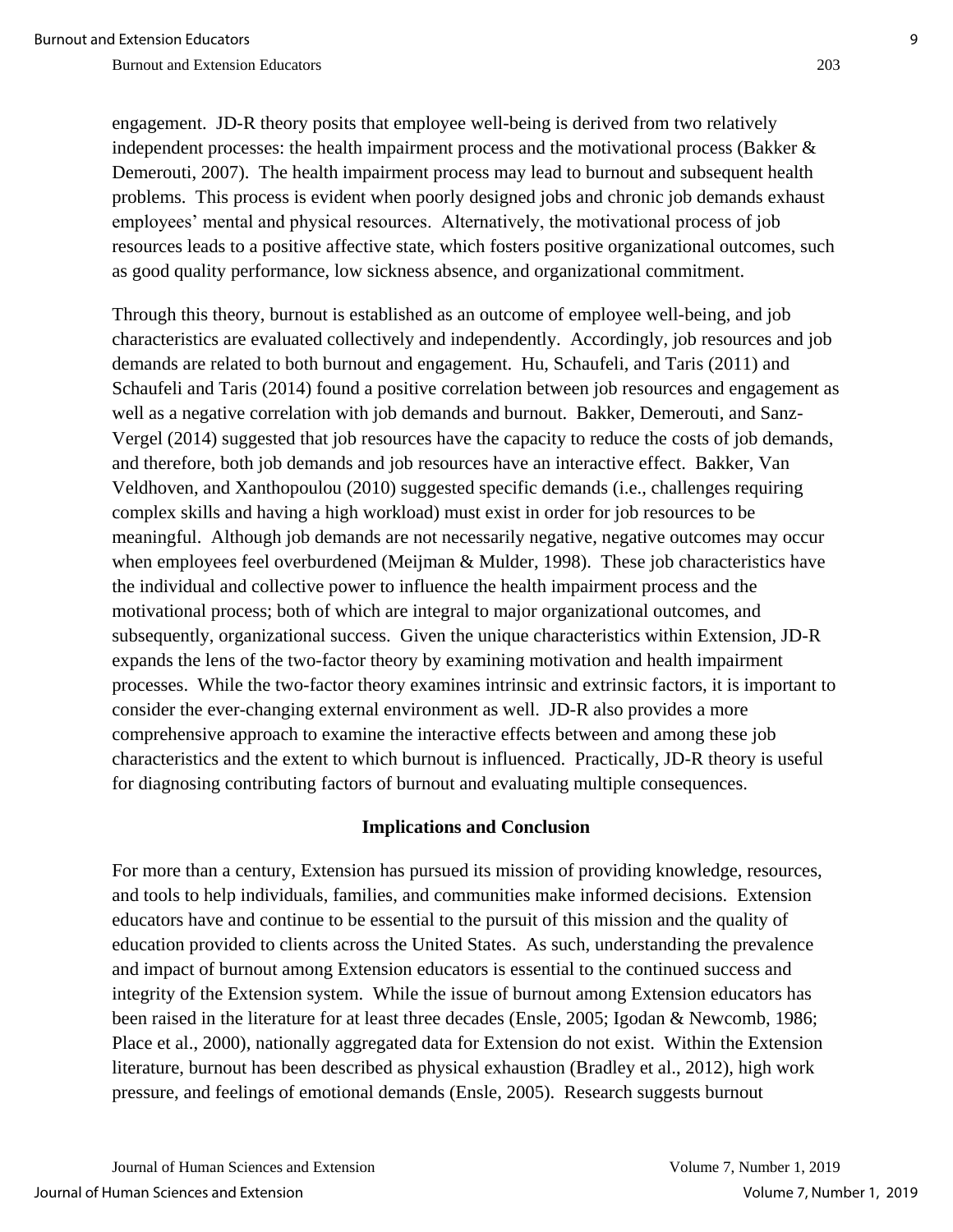significantly and negatively affects employees and organizations, up to and including employee intentions to leave Extension (Kutilek, 2000). The predictors of burnout have been identified as excessive driving and traveling, geographic isolation, fewer resources, reduced access to technology (Bradley et al., 2012), night and weekend work, tight deadlines, multiple reporting structures, and a generally busy work culture (Peters et al., 2008). Some of these predictors can be classified as job characteristics, which contribute to both burnout and engagement (Bakker & Demerouti, 2007). Consequences of burnout include employee stress, low job satisfaction (Fetsch & Kennington, 1997; Stark et al., 2012), and turnover (Ezell, 2003; Gutter & Stephenson, 2016; Harder et al., 2014; Martin & Kaufman, 2013; Mowbray, 2002; Safrit & Owen, 2010; Strong & Harder, 2009).

Our review of the existing Extension literature surrounding burnout demonstrates the need for a current and more comprehensive empirical examination of burnout and engagement, the need for more supportive workplaces, and offers a theoretical lens in which to examine burnout and related variables. As Extension pursues its mission into the next century, better understanding the relationship between the predictors and consequences of burnout and engagement can help administrators and states design more supportive environments for professionals. Supportive work environments, which offer a deliberate balance of job demands and job resources to maximize motivation and encourage goal achievement, may include an awareness of geographic responsibilities and program planning time as well as prioritization of employee self-care. From this lens, leadership can create an environment that stimulates growth and development and helps to alleviate burnout. For example, vast geographic responsibilities may require traveling long distances and may foster work pressure by reducing available time for teaching and outreach and administrative office time. While leadership may not be able to reduce geographic responsibilities, this may be an area where additional administrative support or other types of support would be helpful. Other resources that support flexibility, autonomy, creativity, and innovation should also be considered. These types of resources and support can help educators when developing community-centered programming.

The literature suggests JD-R theory is useful for diagnosing contributing factors of burnout and evaluating multiple consequences simultaneously as it combines the work motivation, job design, and job stress literatures to understand and explain job burnout (Bakker et al., 2005; Demerouti et al., 2001; Russell, Liggans, & Attoh, 2018). As such, JD-R is an ideal theoretical framework to explore how, and to what extent, job characteristics work, collectively and independently, and are related to burnout within Extension. Bakker et al. (2014) suggested that job resources have the capacity to reduce the costs of job demands, and therefore, both job demands and resources have an interactive effect. Bakker et al. (2010) suggested specific demands (i.e., challenges requiring complex skills and having a high workload) must exist in order for job resources to be meaningful. The Extension literature has favorably cited job resources including flexibility, autonomy, rewarding projects, meaningful work, and community outreach (Arnold & Place, 2010; Bradley et al., 2012; Ensle, 2005; Harder et al., 2014);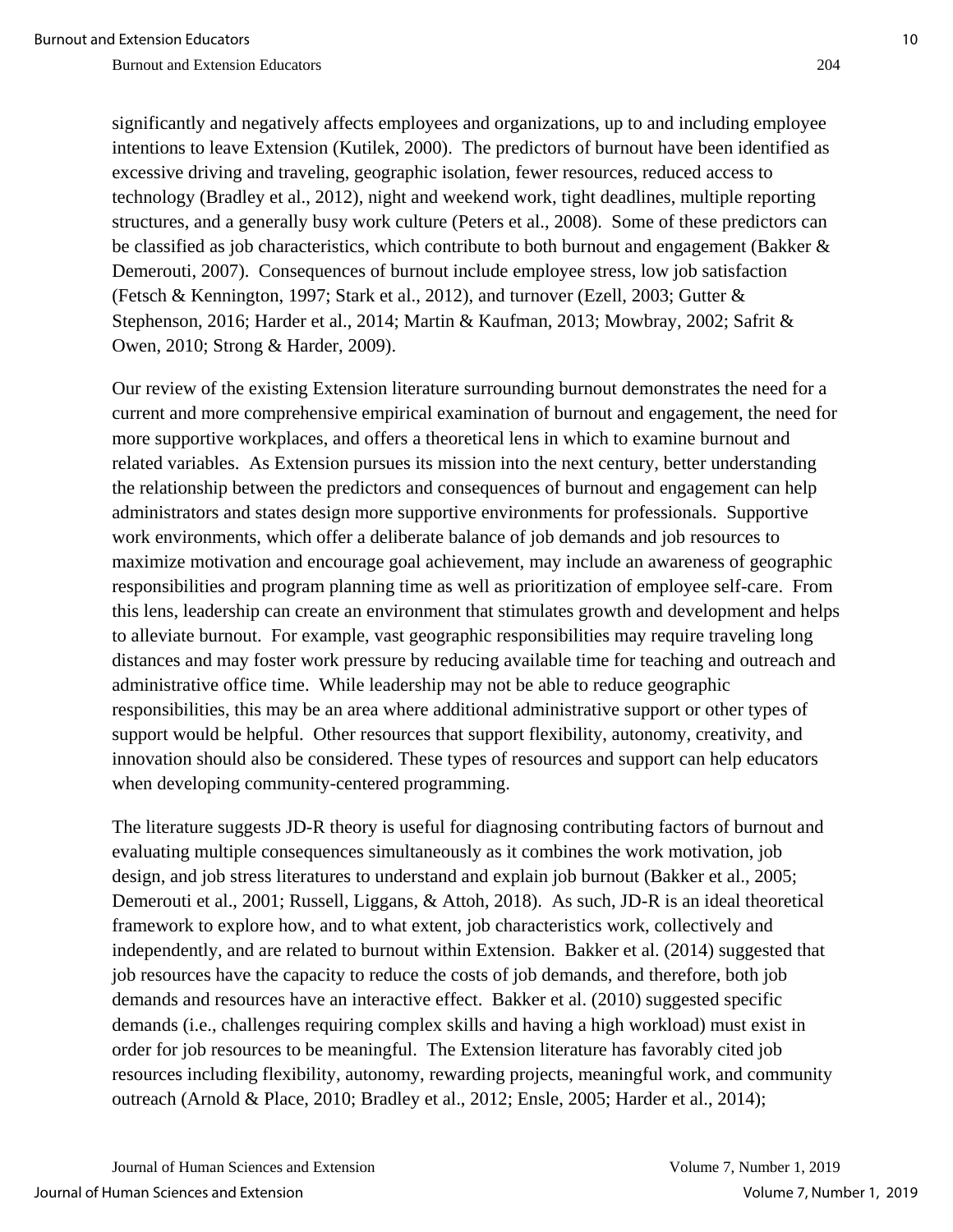therefore, research undergirded by JD-R theory may lead to a better understanding of how job resources influence the work environment, burnout, and engagement among Extension educators.

Drawing from JD-R theory, future research should consider an examination of job characteristics that foster engagement – the antithesis of burnout and outcome of the motivational process identified in the theory. Future research should also include an empirical examination of the mediating effects of burnout on the relationship between job characteristics and turnover intention within Extension. Given the lack of discipline-specific research, an examination of job characteristics and their influence on turnover and engagement, across all disciplines, is warranted. An examination of the specific job demands and job resources experienced in Extension and by discipline is needed to identify organizational factors associated with both burnout and engagement. Findings from this suggested research could be used to develop an Extension-specific instrument to assess job characteristics. Additionally, this research may contribute to the formation of strategies to reduce burnout within Extension as well as increasing engagement and retention. Due to the very nature of Extension, better understanding predictors and consequences of burnout and engagement are necessary to reach organizational goals (Abbasi & Hollman, 2000; Harter & Blacksmith, 2010). Without this understanding, it is possible to jeopardize the future of Extension.

This article provides a current context in which Extension educators and leadership can glean perspective. Administrators can consider the relevance of burnout in their respective state program areas, while educators can better understand and control for those factors that lead to burnout. Researchers have a basis for investigating the influence of job characteristics on engagement. Policy makers can use the results of JD-R theory-driven research to determine whether, and to what extent, additional policies or programs should be created. Overall, addressing the work environment of Extension educators is integral to improving employeerelated outcomes within the Cooperative Extension System.

#### **References**

- Abbasi, S. M., & Hollman, K. W. (2000). Turnover: The real bottom line. *Public Personnel Management, 29*(3), 333–342. doi:10.1177/009102600002900303
- Arnold, S., & Place, N. (2010). Influences on agricultural agents' decisions to remain in an Extension career. *Journal of Agricultural Education, 51(*2), 36–45. doi:10.5032/jae.2010.02036
- Azeem, S. M., & Nazir, N. A. (2008). A study of job burnout among university teachers. *Psychology and Developing Societies, 20*(1), 51–64. doi:10.1177/097133360702000103
- Bakker, A. B., & Demerouti, E. (2007). The job demands-resources model: State of the art. *Journal of Managerial Psychology, 22*(3), 309–328. doi:10.1108/02683940710733115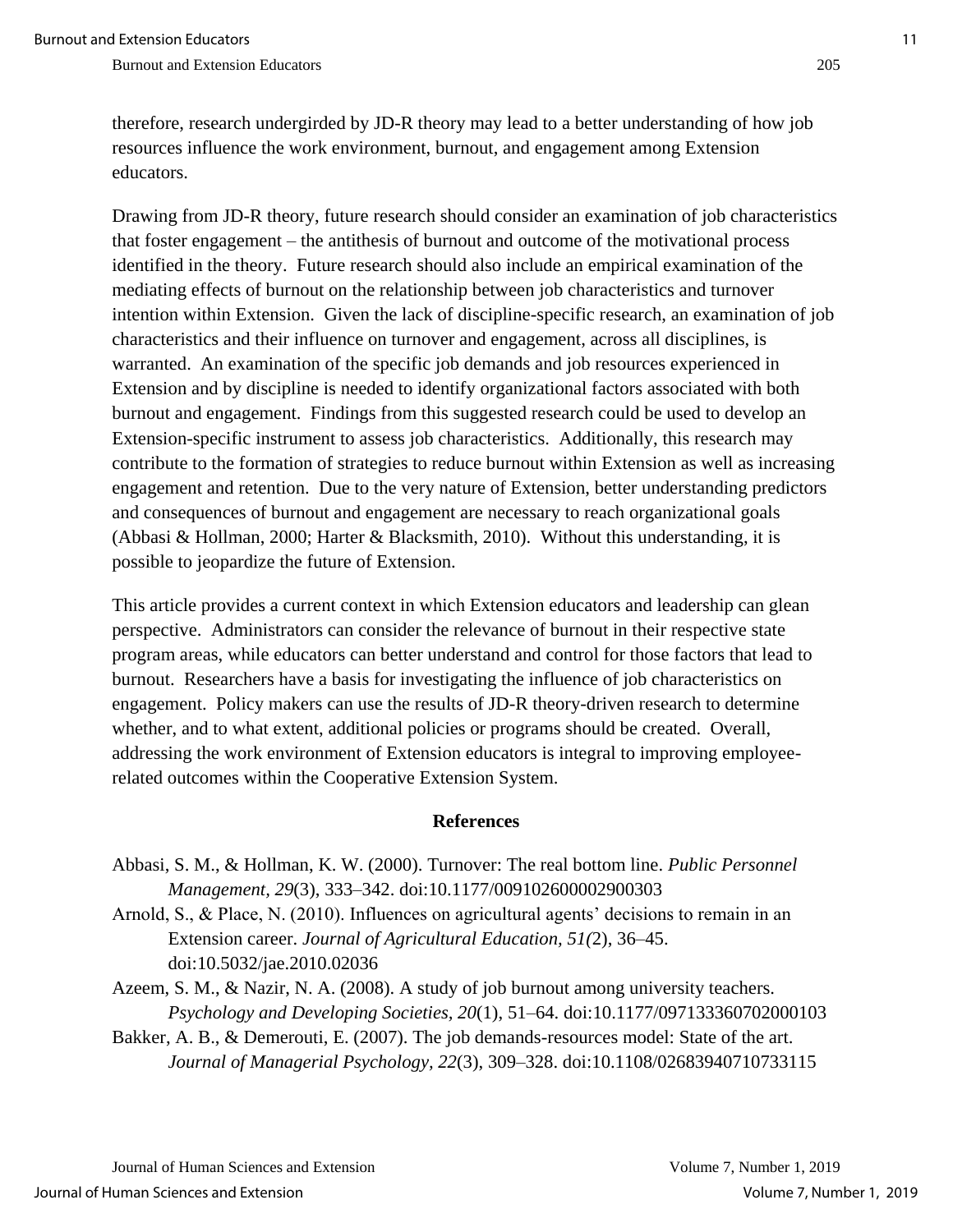- Bakker, A. B., Demerouti, E., & Sanz-Vergel, A. I. (2014). Burnout and work engagement: The JD-R approach. *Annual Review Organizational Psychology and Organizational Behavior, 1*(1), 389–411. doi:10.1146/annurev-orgpsych-031413-091235
- Bakker, A. B., Demerouti, E., & Schaufeli, W. B. (2005). The crossover of burnout and work engagement among working couples. *Human Relations, 58*(5), 661–689. doi:10.1177/0018726705055967
- Bakker, A. B., Van Veldhoven, M., & Xanthopoulou, D. (2010). Beyond the demand-control model: Thriving on high job demands and resources. *Journal of Personnel Psychology, 9*(1), 3–16. doi:10.1027/1866-5888/a000006
- Bartholomew, M., & Smith, K. L. (1990). Stresses of multicounty agent positions. *Journal of Extension, 28(*4), Article 4FEA2. Retrieved from http://www.joe.org/joe/1990winter/a2 .php
- Boles, J. S., Dean, D. H., Ricks, J. M., Short, J. C., & Wang, G. (2000). The dimensionality of the Maslach Burnout Inventory across small business owners and educators. *Journal of Vocational Behavior, 56*(1), 12–34. doi:10.1006/jvbe.1999.1689
- Boltes, B. V., Lippke, L. A., & Gregory, E. (1995). Employee satisfaction in Extension: A Texas study. *Journal of Extension, 33*(5), Article 5RIB1. Retrieved from http://www.joe.org/joe /1995october/rb1.html
- Borr, M. L., & Young, R. B. (2010). Retirement and attrition trends of Extension professionals in North Dakota. *Journal of Extension, 48*(1), Article 1RIB4. Retrieved from http://www.joe.org/joe/2010february/rb4.php
- Bradley, L. K., Driscoll, E., & Bardon, R. E. (2012). Removing the tension from Extension: *Journal of Extension, 50*(2), Article 2TOT1. Retrieved from https://www.joe.org/joe /2012april/tt1.php
- Broadbridge, A. (2002). Rationalising retail employment: A view from the outside looking in. *International Journal of Retail & Distribution Management, 30*(11), 536–543. doi:10.1108/09590550210449395
- Cascio, W. F. (2006). The economic impact of employee behaviors on organizational performance. *California Management Review, 48*(4), 41–59.
- Chandler, G. D. (2005). Organizational and individual factors related to retention of county Extension agents employed by Texas Cooperative Extension. *Dissertation Abstracts International, 65*(12), 4432A. (UMI No. 3157047).
- Demerouti, E., Bakker, A. B., Nachreiner, F., & Schaufeli, W. B. (2001). The job demandsresources model of burnout. *Journal of Applied Psychology, 86*(3), 499–512. doi:10.1037/0021-9010.86.3.499
- Emberland, J. S., & Rundmo, T. (2010). Implications of job insecurity perceptions and job insecurity responses for psychological well-being, turnover intentions and reported risk behavior. *Safety Science, 48*(4), 452–459. doi:10.1016/j.ssci.2009.12.002
- Ensle, K. M. (2005). Burnout: How does Extension balance job and family? *Journal of Extension, 43*(3), Article 3FEA5. Retrieved from http://www.joe.org/joe/2005june/a5.php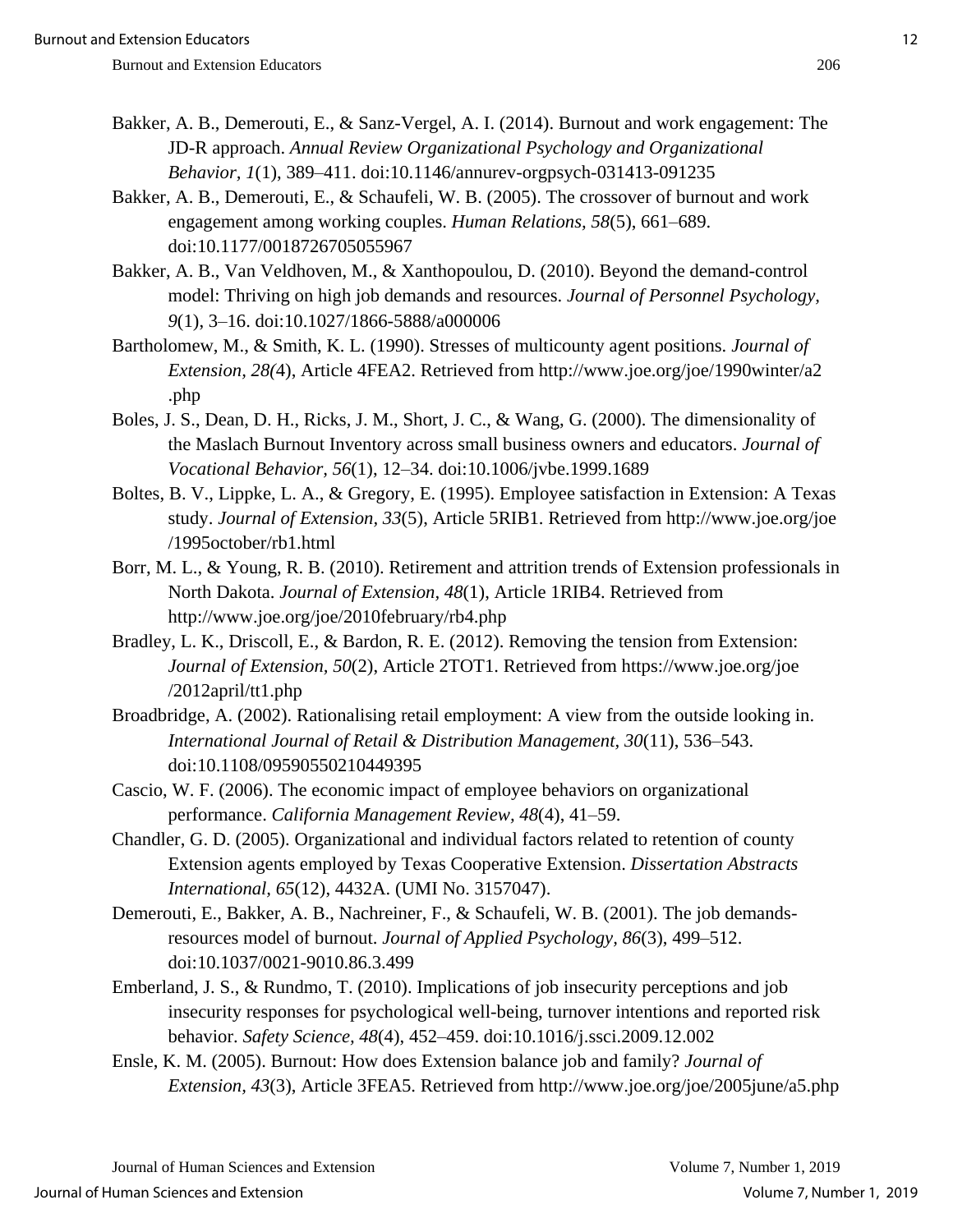- Ezell, P. A. (2003). *Job stress and turnover intentions among Tennessee Cooperative Extension System employees*. University of Tennessee, Knoxville. (Doctoral dissertation). *Dissertation Abstracts International, 64*(06), 1920A. (UMI No. 3092816).
- Farber, B. A. (1983). *Stress and burnout in the human service professions* (Vol. 117). New York, NY: Pergamon.
- Fetsch, R. J., Flashman, R., & Jeffiers, D. (1984). Up tight ain't right: Easing the pressure on county agents. *Journal of Extension. 22*(3), Article 3FEA4. Retrieved from https://www.joe.org/joe/1984may/a4.php
- Fetsch, R. J., & Kennington, M. S. (1997). Balancing work and family in Cooperative Extension: History, effective programs, and future directions. *Journal of Extension, 35*(1), Article 1FEA2. Retrieved from https://www.joe.org/joe/1997february/a2.php
- Fischer, K. (2009, December 13). Economy forces land-grant universities to reshape Extension work*. The Chronicle of Higher Education*. Retrieved from https://www.chronicle.com/article/Economy-Forces-Land-Grant/49456
- Freudenberger, H. J. (1974). Staff burn-out. *Journal of Social Issues, 30*(1), 159–165. doi:10.1111/j.1540-4560.1974.tb00706.x
- Gutter, M., & Stephenson, L. (2016). Family and Consumer Sciences Extension educator pipeline: Career pathway potential. *Journal of Family & Consumer Sciences Education, 33*(1), 8–15.
- Hackman, J. R., & Oldham, G. R. (1980). *Work redesign*. Reading, MA: Addison-Wesley.
- Hakanen, J. J., Schaufeli, W. B., & Ahola, K. (2008). The job demands-resources model: A three-year cross-lagged study of burnout, depression, commitment, and work engagement. *Work & Stress, 22*(3), 224–241. doi:10.1080/02678370802379432
- Harder, A. Gouldthorpe, J., & Goodwin, J. (2014). Why work for Extension? An examination of job satisfaction and motivation in a statewide employee retention study. *Journal of Extension, 52*(3), Article 3FEA5. Retrieved from https://www.joe.org/joe/2014june/a5 .php
- Harder, A., Gouldthorpe, J., & Goodwin, J. (2015). Exploring organizational factors related to Extension employee burnout. *Journal of Extension, 53*(2), Article 2FEA2. Retrieved from https://joe.org/joe/2015april/a2.php
- Harter, J. K., & Blacksmith, N. (2010). Employee engagement and the psychology of joining, staying in, and leaving organizations. In N. Garcea, S. Harrington, & P. A. Linley (Eds.), *Oxford handbook of positive psychology and work*. Oxford, UK: Oxford University Press. doi:10.1093/oxfordhb/9780195335446.013.0010
- Hendrie, J. (2004). A review of a multiple retailer's labour turnover. *International Journal of Retail & Distribution Management, 32*(9), 434–441. doi:10.1108/09590550410549310
- Herzberg, F. I. (1966). *Work and the nature of man*. Cleveland, OH: World Publishing Company.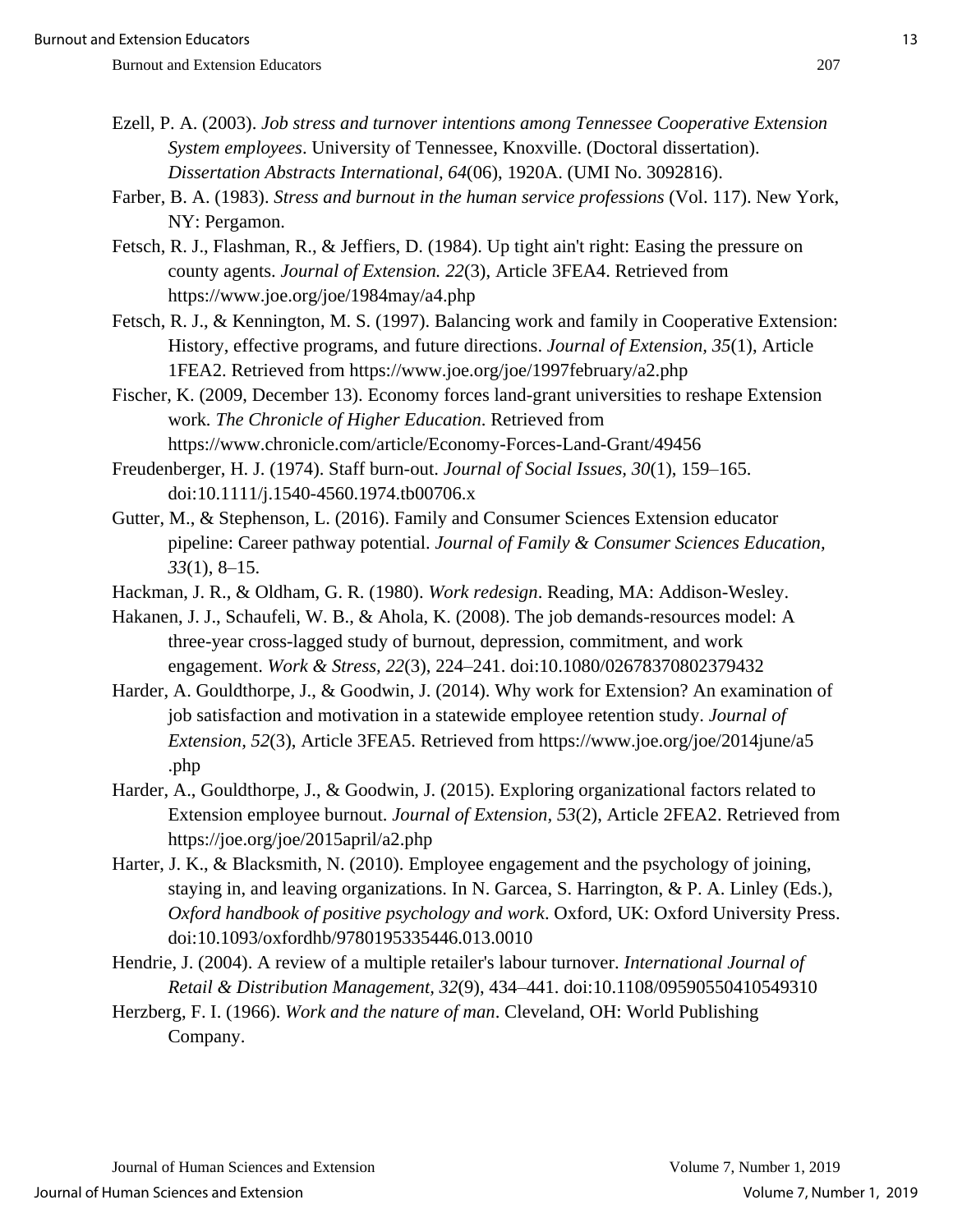- Hu, Q., Schaufeli, W. B., & Taris, T. W. (2011). The job demands-resources model: An analysis of additive and joint effects of demands and resources. *Journal of Vocational Behavior, 79*(1), 181–190. doi:10.1016/j.jvb.2010.12.009
- Huang, T. C., Lawler, J., & Lei, C. Y. (2007). The effects of quality of work life on commitment and turnover intention. *Social Behavior and Personality: An International Journal, 35*(6), 735–750. doi:10.2224/sbp.2007.35.6.735
- Igodan, O. C., & Newcomb, L. H. (1986). Are you experiencing burnout? *Journal of Extension, 24*(1), Article 1FEA1. Retrieved from https://www.joe.org/joe/1986spring/a1.php
- Inocente, N. J. (2005). Paraiba Valley university teachers occupational stress: Burnout, depression and sleep evaluation. *Arquivos deneuro-Psiquiatria, 63*(2), 367–370. doi:10.1590/S0004-282X2005000200035
- Jeswani, S., & Dave, S. (2012). Impact of individual personality on turnover intention: A study on faculty members. *Management and Labour Studies, 37*(3), 253–265. doi:10.1177/0258042X13484837
- Kutilek, L. M. (2000). Learning from those who leave. *Journal of Extension, 38*(3), Article 3IAW2. Retrieved from http://www.joe.org/joe/2000june/iw2.php
- Kutilek, L. M., Conklin, N. L., & Gunderson, G. (2002). Investing in the future: Addressing work/life issues of employees. *Journal of Extension, 40*(1), Article 1FEA6. Retrieved from http://www.joe.org/joe/2002february/a6.php
- Lee, R. T., & Ashforth, B. E. (1996). A meta-analytic examination of the correlates of the three dimensions of job burnout. *Journal of Applied Psychology, 81*(2), 123–133. doi:10.1037/0021-9010.81.2.123
- Leiter, M. P., & Maslach, C. (1999). Six areas of worklife: A model of the organizational context of burnout. *Journal of Health and Human Services Administration, 21*(4), 472–489.
- Manton, L. N., & Van Es, J. C. (1985). Why do Extension agents resign? *Journal of Extension, 23*(3), Article 3FEA4. Retrieved from https://www.joe.org/joe/1985fall/a4.php
- Martin, M., & Kaufman, E. K. (2013). Do job satisfaction and commitment to the organization matter when it comes to retaining employees? *Journal of Extension, 51*(4), Article 4RIB1. Retrieved from http://www.joe.org/joe/2013august/rb1.php
- Maslach, C. (1976). Burned-out. *Human Behavior, 5*(9), 16–22.
- Maslach, C. (1982). *Burnout: The cost of caring*. Englewood Cliffs, NJ: Prentice-Hall.
- Maslach, C. (1998). A multidimensional theory of burnout. In C. L. Cooper (Ed.), *Theories of organizational stress* (pp. 68–85). Oxford, UK: Oxford University Press.
- Maslach, C., Jackson, S. E., & Leiter, M. P. (1986). *Maslach Burnout Inventory (MBI).* Palo Alto, CA: Consulting Psychologists Press.
- Maslach, C., & Leiter, M. P. (1997). *The truth about burnout*. San Francisco, CA: Jossey-Bass.
- Meijman, T. F., & Mulder, G. (1998). Psychological aspects of workload. In P. J. D. Drenth, H. Thierry, & C. J. de Wolff (Eds.), *New handbook of work and organizational psychology*: *Volume 2: Work psychology* (pp. 5–34). Hove, UK: Psychology Press.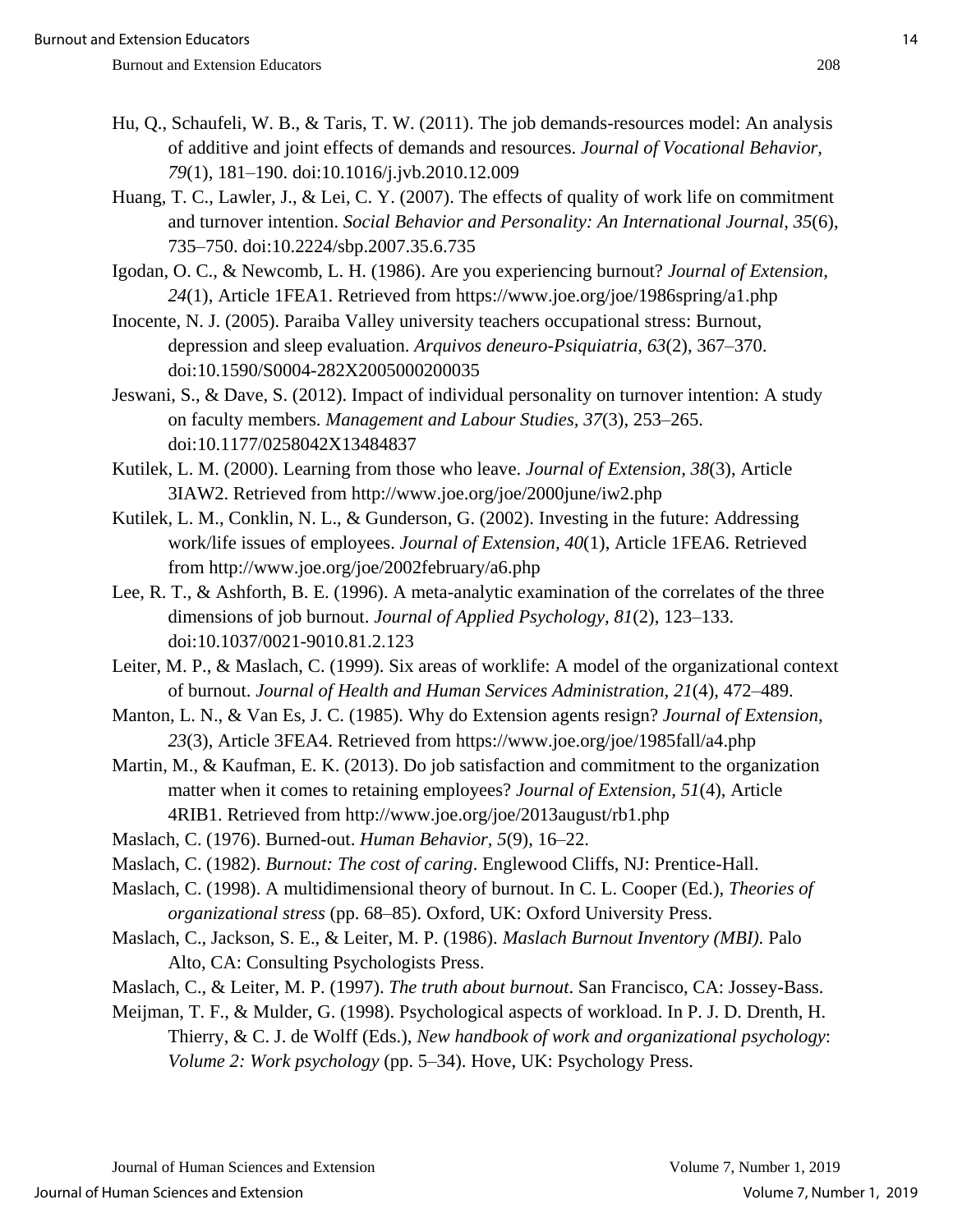- Mitchell, T. R., & Lee, T. W. (2001). 5. The unfolding model of voluntary turnover and job embeddedness: Foundations for a comprehensive theory of attachment. *Research in Organizational Behavior, 23*, 189–246. doi:10.1016/S0191-3085(01)23006-8
- Mowbray, J. M. (2002). Factors affecting turnover of county Extension agents in the University of Kentucky Cooperative Extension Service. *Dissertation Abstracts International, 63*(02), 465A. (UMI No. 3042470).

Nestor, P. I., & Leary, P. (2000). The relationship between tenure and non-tenure track status of Extension faculty and job satisfaction. *Journal of Extension, 38*(4), Article 4RIB1. Retrieved from http://www.joe.org/joe/2000august/rb1.php

Paine, W. S. (1984). Professional burnout: Some major costs. *Family & Community Health, 6*(4), 1–11. doi:10.1097/00003727-198402000-00004

Peters, C. L., Zvonkovic, A. M., & Bowman, S. (2008). Job travel and work experiences of women employed in the Cooperative Extension Service. *Journal of Extension, 46*(4), Article 4FEA4. Retrieved from http://www.joe.org/joe/2008august/a4.php

Pines, A. M. (2002). Teacher burnout: A psychodynamic existential perspective. *Teachers and Teaching: Theory and Practice, 8*(2), 121–140. doi:10.1080/13540600220127331

- Place, N. T., Jacob, S. G., Summerhill, W. R., & Arrington, L. R. (2000). Balancing work and family: Professional development needs of Extension faculty. *Proceedings of the American Association for Agricultural Education, 27*, 180–191.
- Prieto, L. L., Soria, M. S., Martínez, I. M., & Schaufeli, W. (2008). Extension of the job demands-resources model in the prediction of burnout and engagement among teachers over time. *Psicothema, 20*(3), 354–360.
- Rothmann, S. (2003). Burnout and engagement: A South African perspective. *SA Journal of Industrial Psychology, 29*(4). 16–25. doi:10.4102/sajip.v29i4.121
- Rousan, L. M., & Henderson, J. L. (1996). Agent turnover in Ohio State University Extension. *Journal of Agricultural Education, 37*(2), 56–62. doi:10.5032/jae.1996.02056
- Russell, M. B., Liggans, G. L., & Attoh, P. A. (2018). Job characteristics and employee engagement: A national study of FCS Extension education. *Journal of Family and Consumer Sciences, 110*(3), 24–31. doi:10.14307/JFCS110.3.24
- Safrit, R. D., & Owen, M. B. (2010). A conceptual model for retaining county Extension program professionals. *Journal of Extension, 48*(2), Article 2FEA2. Retrieved from http://www.joe.org/joe/2010april/a2.php
- Saks, A. M. (2006). Antecedents and consequences of employee engagement. *Journal of Managerial Psychology, 21*(7), 600–619. doi:10.1108/02683940610690169
- Sears, S. F., Jr., Urizar, G. G., Jr., & Evans, G. D. (2000). Examining a stress-coping model of burnout and depression in Extension agents. *Journal of Occupational Health Psychology, 5*(1), 56–62. doi:10.1037/1076-8998.5.1.56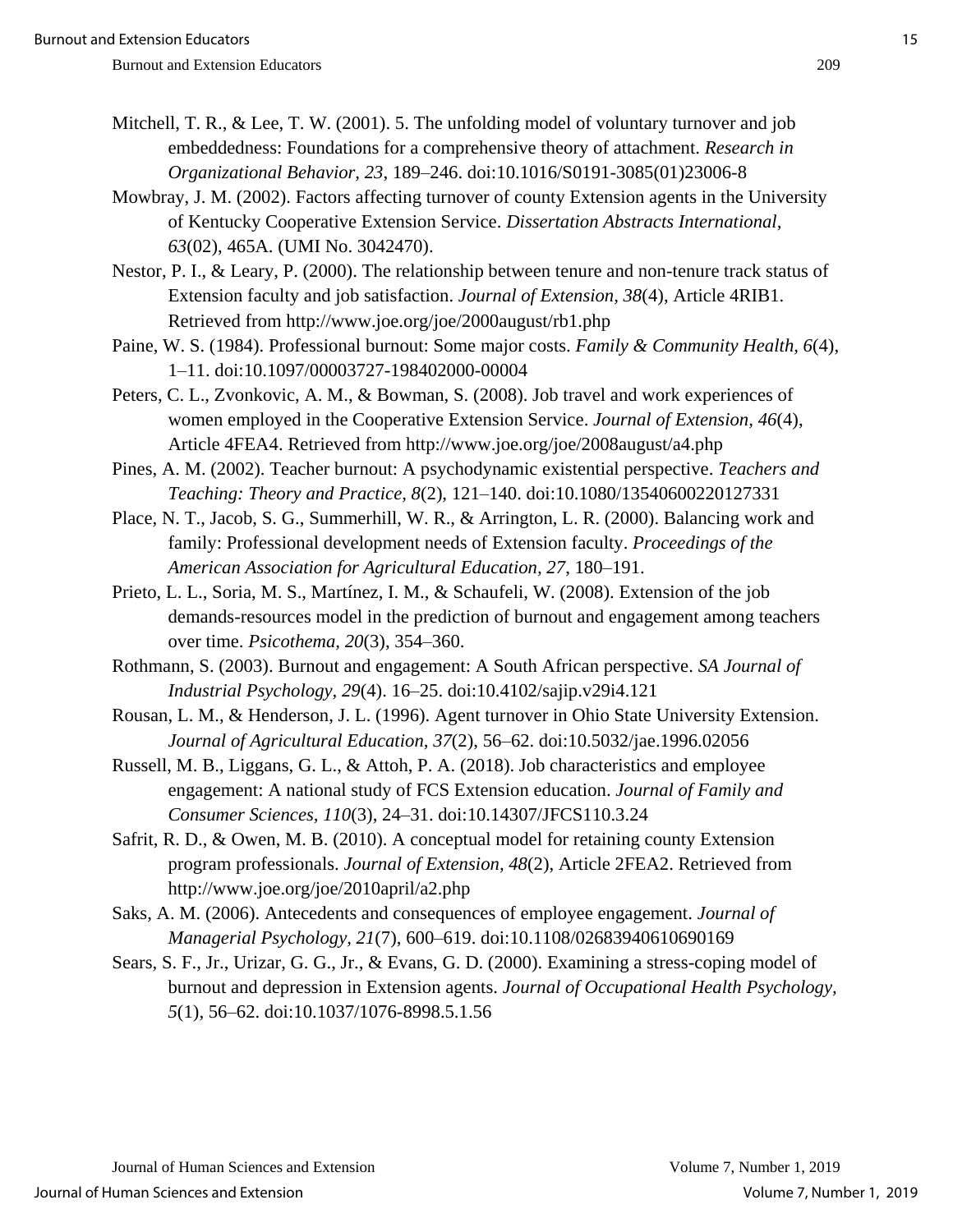- Schaufeli, W. B., Enzmann, D., & Girault, N. (1993). Measurement of burnout: A review. In W. B. Schaufeli, C. Maslach, & T. Marek (Eds.), *Series in applied psychology: Social issues and questions. Professional burnout: Recent developments in theory and research* (pp. 199–215). Philadelphia, PA: Taylor & Francis.
- Schaufeli, W. B., & Taris, T. W. (2014). A critical review of the job demands-resources model: Implications for improving work and health. In G. F. Bauer & O. Hämmig (Eds.), *Bridging occupational, organizational and public health: A transdisciplinary approach* (pp. 43–68). New York, NY: Springer Science and Business Media.
- Seevers, B. S., Graham, D., Gamon, J., & Conklin, N. (1997). *Education through Cooperative Extension*. Clifton Park, NY: Delmar Publishers.
- Society for Human Resource Management. (2014). Employee engagement: The newest research and trends. *Workplace Visions, 2.* Retrieved from https://www.shrm.org/ResourcesAndTo ols/business-solutions/Documents/14-0373%20Workplace%20Visions%20Issue%202%2 02014\_FINAL.pdf
- Stark, C., Vettern, R., Gebeke, D., Lardy, G., & Eighmy, M. A. (2012). The 4-H youth development professionals workload relationship to job satisfaction. *Journal of Youth Development, 7*(3), 22–35. doi:10.5195/jyd.2012.126
- Strong, R., & Harder, A. (2009). Implications of maintenance and motivation factors on Extension agent turnover. *Journal of Extension, 47*(1), Article 1FEA2. Retrieved from http://www.joe.org/joe/2009february/a2.php
- U.S. Department of Agriculture. (2017). *Cooperative Extension System*. Retrieved from https://nifa.usda.gov/cooperative-extension-system
- Van den Broeck, A., Van Ruysseveldt, J., Smulders, P., & De Witte, H. (2011). Does an intrinsic work value orientation strengthen the impact of job resources? A perspective from the job demands-resources model. *European Journal of Work and Organizational Psychology, 20*(5), 581–609. doi:10.1080/13594321003669053
- Wan Fauziah, W. Y., & Tan, S. K. (2013). Generation differences in work motivation: From developing country perspective. *International Journal of Economy, Management and Social Sciences, 2*(4), 97–103.
- Weisberg, J., & Sagie, A. (1999). Teachers' physical, mental, and emotional burnout: Impact on intention to quit. *The Journal of Psychology, 133*(3), 333–339. doi:10.1080/00223989909599746
- Wilkie, D. (2017). *Workplace burnout at 'epidemic proportions.'* Retrieved from https://www.shrm.org/resourcesandtools/hr-topics/employee-relations/pages/employeeburnout.aspx
- Wright, T. A., & Bonett, D. G. (2007). Job satisfaction and psychological well-being as nonadditive predictors of workplace turnover. *Journal of Management, 33*(2), 141–160. doi:10.1177/0149206306297582